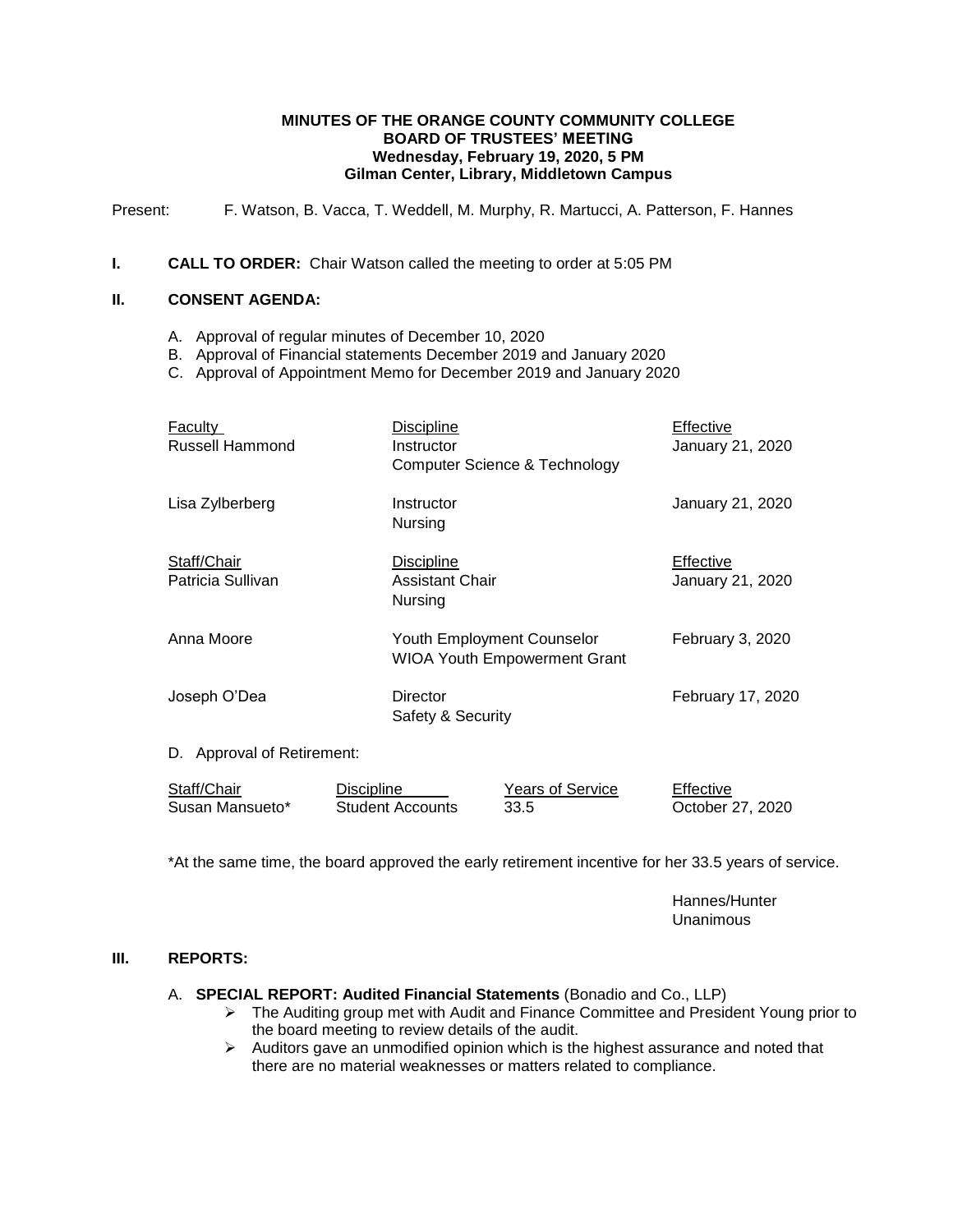### B. **SPECIAL REPORT: Strategic Plan First Draft: Update from Co-Chairs**

(Dr. Damon Ely/Likkia Moody)

- $\triangleright$  A comprehensive first draft of the Strategic Planning goals was provided
- $\triangleright$  Reviewed Goals for each of the Strategic Initiatives and provided several suggestions for what will later be developed into objectives:
	- o Empower Student Success: Equitably link Students with their Aspirations
		- Goal 1: Reduce the barriers to learning that keep students from attaining their goals
		- Goal 2: Provide more intentional guidance of first-year students to enhance college readiness
		- Goal 3: Equitably link students with their aspirations
		- Goal 4: Strengthen the pipeline from workforce and college readiness programs to degree and certificate programs
		- Goal 5: Identify academic areas for the future growth of the College and respond proactively to educational needs in our region.
	- o Strengthen Our Region's Economic Future: Teach and Train for a Brighter **Tomorrow** 
		- Goal 1: Expand workforce development in emerging, innovative fields
		- Goal 2: Identify and address the needs of an increasingly diverse population and workforce
		- Goal 3: Commit to meaningful ongoing faculty and staff development to ensure experience with rapidly developing technologies and information
		- Goal 4: Develop micro-credentialing and certificate programs to increase career preparation and degree completion
		- Goal 5: Increase non-credit pathways to workforce and degree completion through greater integration of CAPE
		- Goal 6: Strengthen awareness of the college as an educational hub for community learning, engagement, enrichment and growth for all residents of Orange County
	- o Sustain and Invigorate our Planned Future: Reimagine Human, Financial, and Physical Resources
		- Goal 1: Improve the effectiveness of our human resources to achieve holistic, student-centered outcomes that enhance the student experience
		- Goal 2: Collaborate with community partners and other educational institutions to expand funding opportunities in pursuit of studentcentered outcomes
		- Goal 3: Maximize and more efficiently use existing technologies and physical resources to enhance the student experience
	- $\circ$  College Assembly received a presentation of goals and provided their feedback
	- o Meetings with student leaders are planned and with the general student population
	- $\circ$  Trustees are welcome to send feedback on goals to Dr. Young to be shared with the Strategic Planning Committees.
	- o An intensive workshop will be held for committees to review feedback and prepare for presentation to the board in March 2020.

Trustee Martucci noted that the committees are working tirelessly and have collected a great deal of data and other information to solidify the objectives.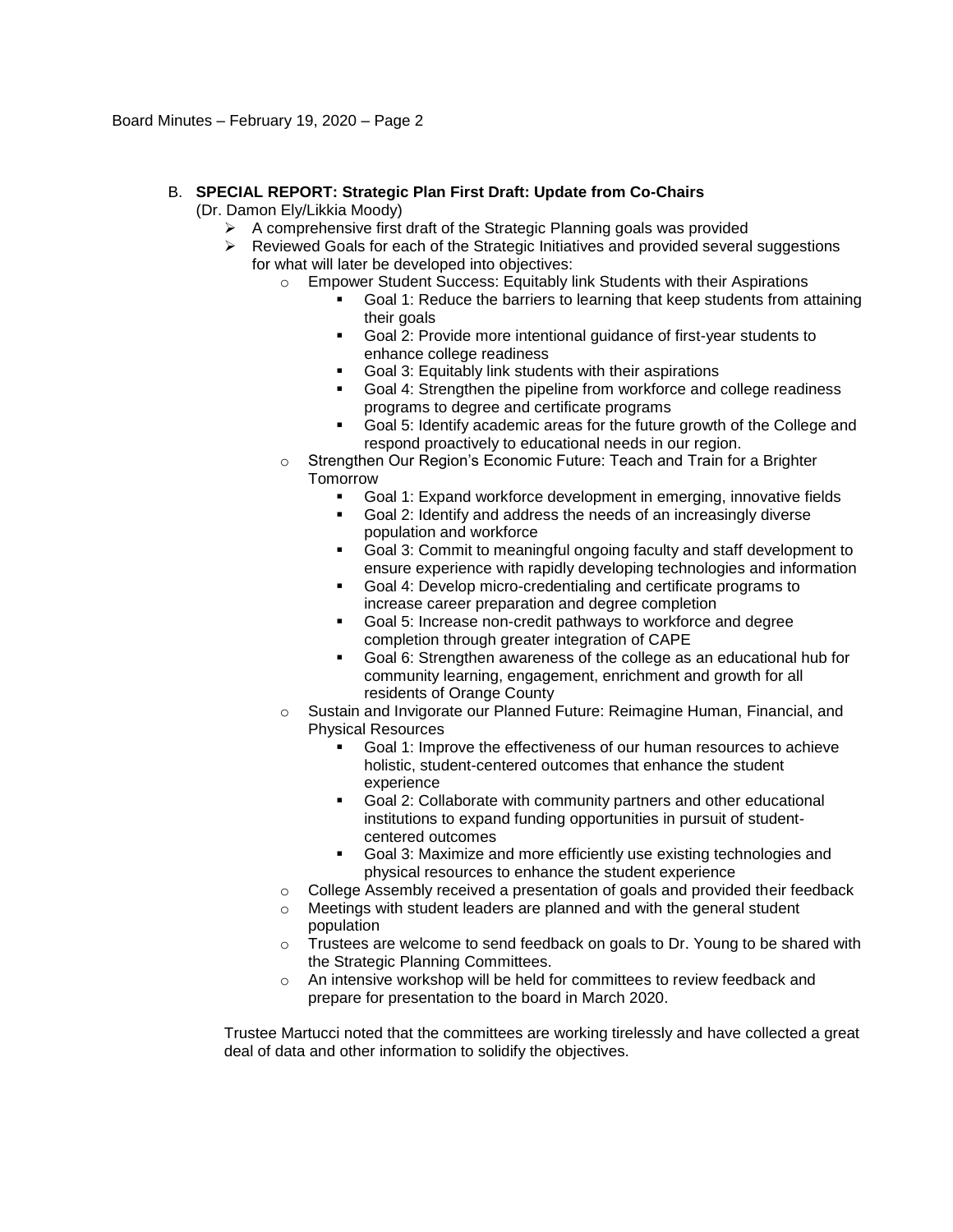# **C) SPECIAL REPORT: Recent and Upcoming Capital Projects**

(Linda Dauer and Fred BrennEn)

VP Dauer and Mr. Brennan gave an update on Capital projects at both campuses and the presentation has been included as *Addendum #1 to these minutes.*

- $\triangleright$  Facilities consists of 4 areas: Project Manager, Maintenance, Custodial, Safety & Security
- $\triangleright$  There are approximately 64 FT staff, 18 buildings, and acreage is Middletown 29 acres and Newburgh 8.2 acres
- Reviewed Capital Project Process
- ▶ Reviewed 2020 Six Year Capital Plan for Critical Maintenance
- $\triangleright$  Projects completed in 2019:
	- o BT Window Replacement
	- o Edward Diana P.E. Bleacher Replacement
	- o Horton Hall Paving and Site Work
	- o Harriman Hall 313 Renovation
	- o New Server Room in RCSE
	- o Campus Wide Sidewalk Replacement in Middletown and Newburgh
	- o Wayfinding Signage Project
	- o Pump and Motor Replacement/Horton Hall Boiler Replacement
	- o LRC Roof Recoat
	- o Morrison Hall Steeple Repair, Roof Study, Exterior Study
- $\triangleright$  Projects to be completed in 2020:
	- o Edward Diana P.E. Rooftop Unit Replacement
	- o B.T. Cooling Tower Replacement
	- o Campus Wide Paving Lot 7A and 7B
	- o Kaplan Façade Repair
	- o B.T. Renovation
	- o Horton Hall Site Work
	- o Newburgh Side Walk
	- o Orange Hall Door Replacement
	- o ADA Restroom Upgrade

### **D) SPECIAL REPORT: Newburgh Campus Update**

(Vinnie Cazzetta, Likkia Moody, Dena Whipple)

A comprehensive update on the Newburgh Campus was provided and is included as *Addendum #2 to these minutes.*

- $\triangleright$  Barriers to accessing student support have been reduced in academic areas.
- $\triangleright$  Targeted outreach to at-risk students
- $\triangleright$  In Nursing area, Newburgh graduates (Class of 2018) passed NCLEX licensure exam on first attempt at a rate of 96.6%.
- $\triangleright$  Nursing Department at Newburgh has welcomed "Pediatric Hal" simulator.
- Admissions Office and Student Services office continue to be busy.
- The Lab School enrollment is on par with Morrison Lab School in Middletown
- $\triangleright$  Bookstore Sales are up by 9%.
- Workforce Development advocacy efforts continue with local, state, and federal officials.
- > Liberty Partnership Program enrollment is growing.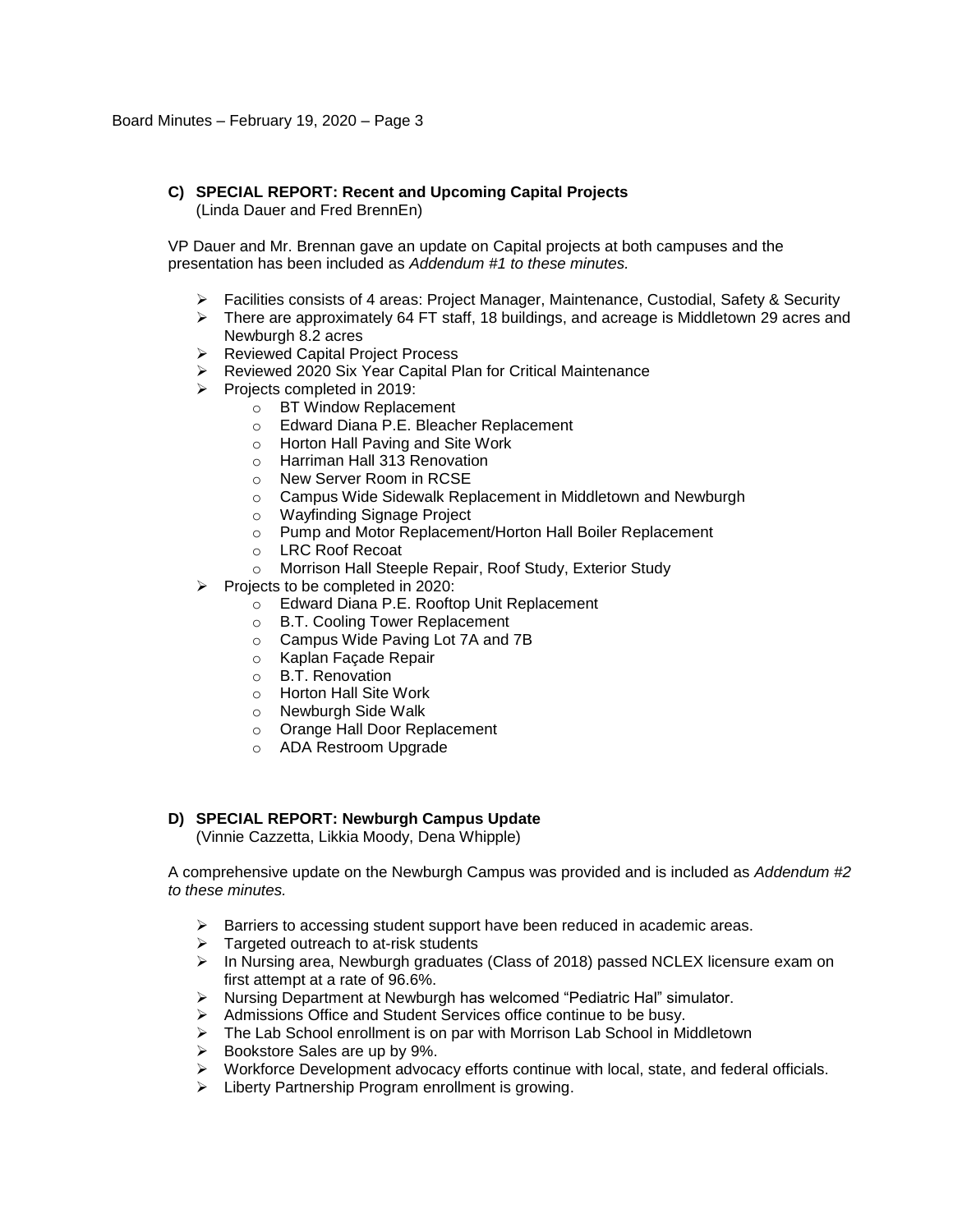## **E. PRESIDENT'S REPORT** (Dr. Kristine Young)

- $\triangleright$  Co-requisite model was adopted in the English Department and Dr. Hackman provided an update:
	- $\circ$  789 students in the fall semester, who placed a level below college level English, were permitted to take English 101, paired with a Support Module (098.)
	- o The goal was a success rate of 70% however that was exceeded and students had a 73% success rate. Those students were also able to take Gateway courses while enrolled in co-requisite courses.
	- $\circ$  Overall there was no dip in success of all students in Gateway courses meaning the those students in co-requisite courses held their own.
	- $\circ$  This is very exciting for the English Department and the department worked very hard to accomplish this goal.
- $\triangleright$  The C-Step Grant was awarded to SUNY Orange based on a good deal of work by Dr. Jennifer Merriam in the Biology Department. The grant is for 5 years, \$180,000 to support students in Science, Engineering, Math, and Technology.
- Title 5 Grant was applied for and if awarded to SUNY Orange, it provides \$3M over 5 years to support the entire institute. The grant is awarded based on the College being a Hispanic serving institution.
- $\triangleright$  A list of trustee shortages throughout the SUNY system was distributed at board places and President Young noted that there was a heated debate at the NY Delegation with regard to this topic. Chancellor Johnson has been made aware of the dire situation.

## **F. REPORT OF THE COLLEGE GOVERNANCE SYSTEM** (Paul Basinski)

- $\triangleright$  Governance representatives will attend the upcoming Advocacy meetings with local representatives.
- $\triangleright$  Dr. Young discussed the Enrollment Task Force at Assembly and all are anxious to see the results of this work.
- $\triangleright$  Shared Governance online discussion forums on enrollment have begun and when done, VP for Governance, Josh Lavorgna, will share results.
- $\triangleright$  The College Association's Food Advisory group met and Karen Reid is the Governance representative.
- $\triangleright$  The College Association's Book Store Advisory group met and Mike McCoy is the Governance representative.
- $\triangleright$  Presentation on Strategic Goals was given at recent Assembly meeting.

### **G. REPORT OF THE STUDENT TRUSTEE** (Aaliaya Patterson)

 $\triangleright$  Student Senate requests help with attracting students to replace 6 positions for students who are graduating in May.

### **H. REPORT OF COLLEGE ASSOCIATION** (Vinnie Cazzetta)

- $\triangleright$  College Association meets next Wednesday and will have more to report after March meeting
- $\triangleright$  Next week the board will review a new community member, Alec Gladd, who is a local attorney. This will bring the community membership to 4 and one other person is in the cue which will then meet the 6 community members permitted on the board.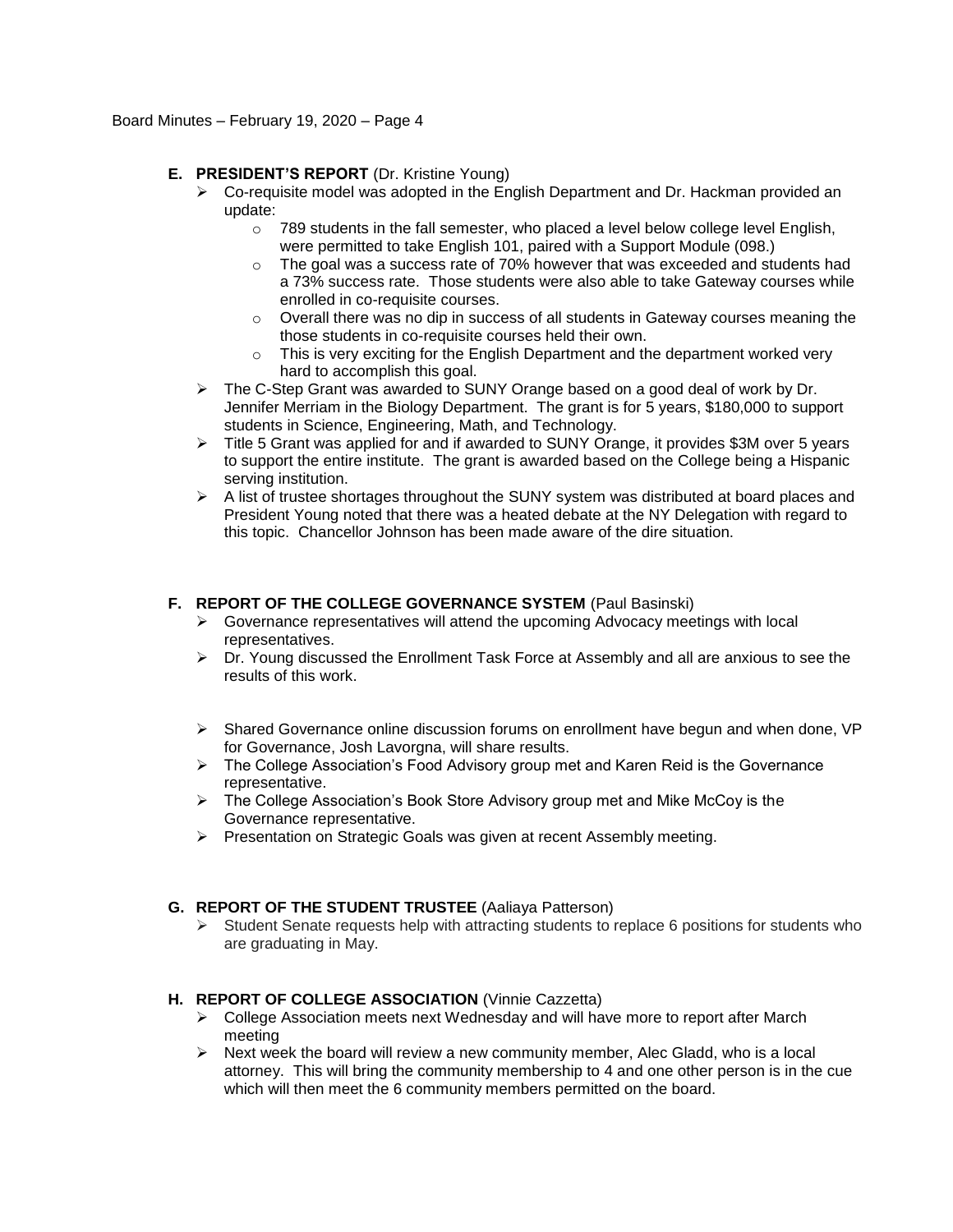### I. **REPORT OF THE FOUNDATION BOARD** (Dawn Ansbro)

- $\triangleright$  New Foundation Board Chair, Frank Peverly, was in attendance.
- $\triangleright$  Thanks to all who supported trustee scholarship, adding another \$3500 to the scholarship fund.
- $\geq$  428 Scholarship applications are in process in the system and 87 have been submitted, with a deadline of April 1.
- $\triangleright$  The Foundation is on track to award approximately \$400,000 in scholarships this year.
- $\triangleright$  On March 1, the annual bowling event will take place and 17 lanes are reserved which is record attendance.
- $\triangleright$  The Home Show will take place March 13 March 15 and the Foundation receives \$25,000 for supporting this event.
- $\triangleright$  An alumni event, Business panel discussion, will take place on March 31, at 11 AM and all are welcome to attend. Alumni have been invited to come early, at 10 AM and trustees are welcome to join them.
- $\triangleright$  The Golf outing is planned for June 18, 2020

## **IV. OLD BUSINESS:** N/A

# **V. NEW BUSINESS:**

1. Motion to approve: Report of August 31, 2019 Audited Financial Statements

*A motion was made* to approve Report of August 31, 2019 Audited Financial Statements

Martucci/Murphy Unanimous

Trustee Weddell noted that the College is in good standing with financials and there are no irregularities. He thanked VP Dauer and Ms. Wagner for their work and diligence. The Audit and Finance committee reviewed the auditor's report in detail and are pleased with the results. The board must get together for a workshop to do budget planning and he will set a date and send an invite. Tuition and Fees will be on agenda for approval in April and the College Administration is on schedule with what was budgeted for this year.

Trustee Martucci requested that feedback on Strategic Goals be sent to him prior to a February 28 planning workshop that the Steering Committee will have.

### **VI. BOARD CHAIR COMMENTS:**

- $\triangleright$  At places this evening:
	- o First draft of Strategic Planning Goals
	- o Newburgh Campus Update Presentation
	- o SOARS program
	- o Advocacy information document for visits to local representatives
	- Press Release on district representatives visit to Newburgh Campus from Senator Schumer, Senator Gillibrand and Representative Maloney's offices.